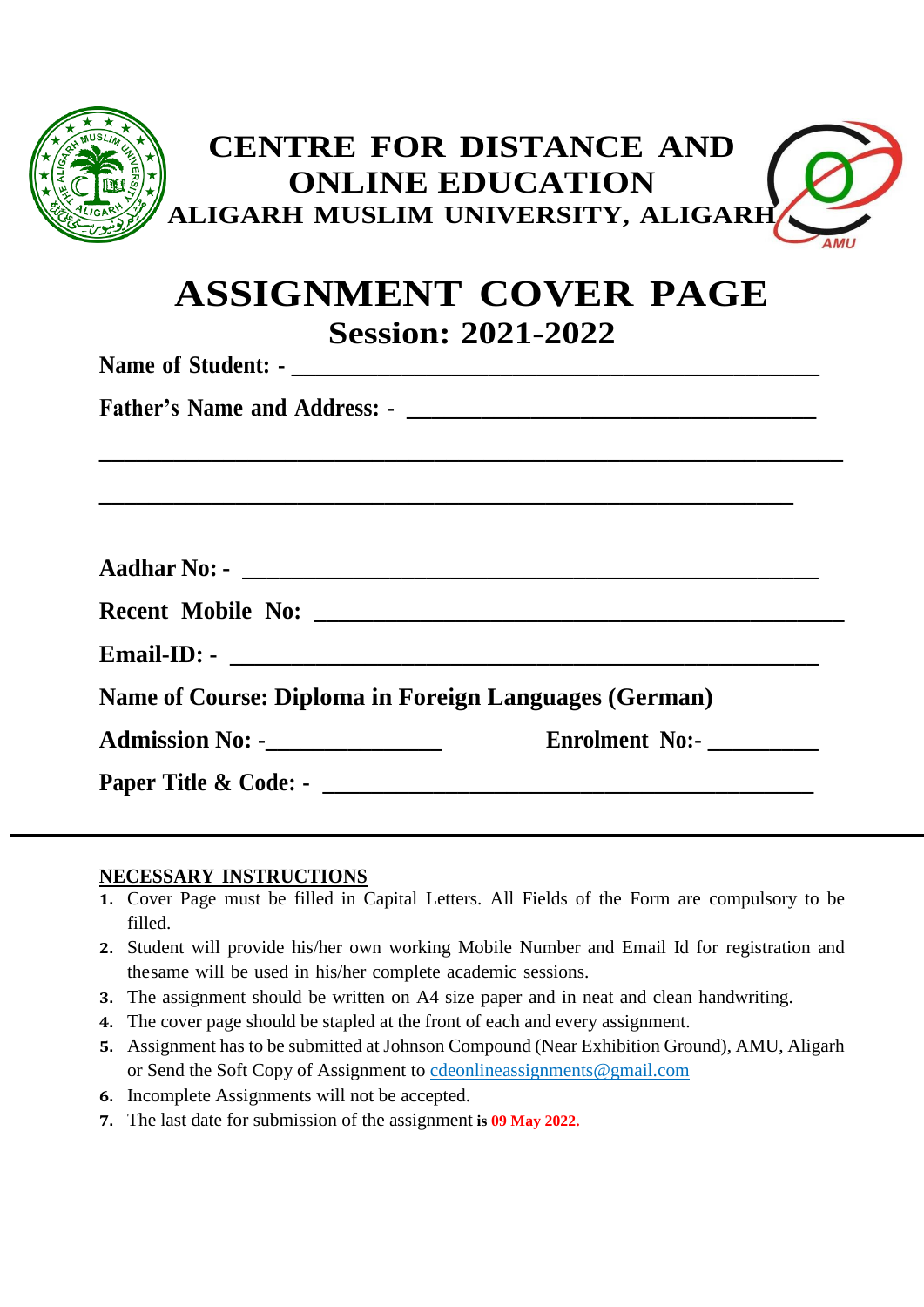## **CENTRE FOR DISTANCE AND ONLINE EDUCATION**

**Aligarh Muslim University, Aligarh Session: 2021-2022 Diploma in Foreign Languages (German) Reading and Writing (German) (DFLG-01)**

# **ASSIGNMENT**

**Total Marks: 70**

#### **Q.1. Antworten Sie!**

- i. Wie begüßt man abends?
- ii. Wie begüßt man Nachts?
- iii. Wie begüßt nach 11 Uhr?
- iv. Wie kann man sorry auf Deutsch?
- v. Wie kann man bedanken?
- vi. Wie lautet "27" schreiben Sie bitte
- vii. Wie viele Tage hat eine Woche?

### **Q.2. Antworten Sie!**

- i. Wie heißen Sie?
- ii. Wie heißt dein Bruder?
- iii. Wo wohnst du?
- iv. Was studierst du?
- v. Wo arbeiten Sie?
- vi. Bist du Student?

### **Q.3. Schreiben Sie Akkusativ und Dativ von allen Pronmen !**

[ich, du, er, es, sie, wir, sie, Sie, ihr]

- i. Ich, mich, mir
- ii. Du …..

### **Q.4. Stellen Sie sich kurz vor!**

\*\*\*\*\*\*\*\*\*\*\*\*\*\*\*\*\*\*\*\*\*\*\*\*\*\*\*\*\*\*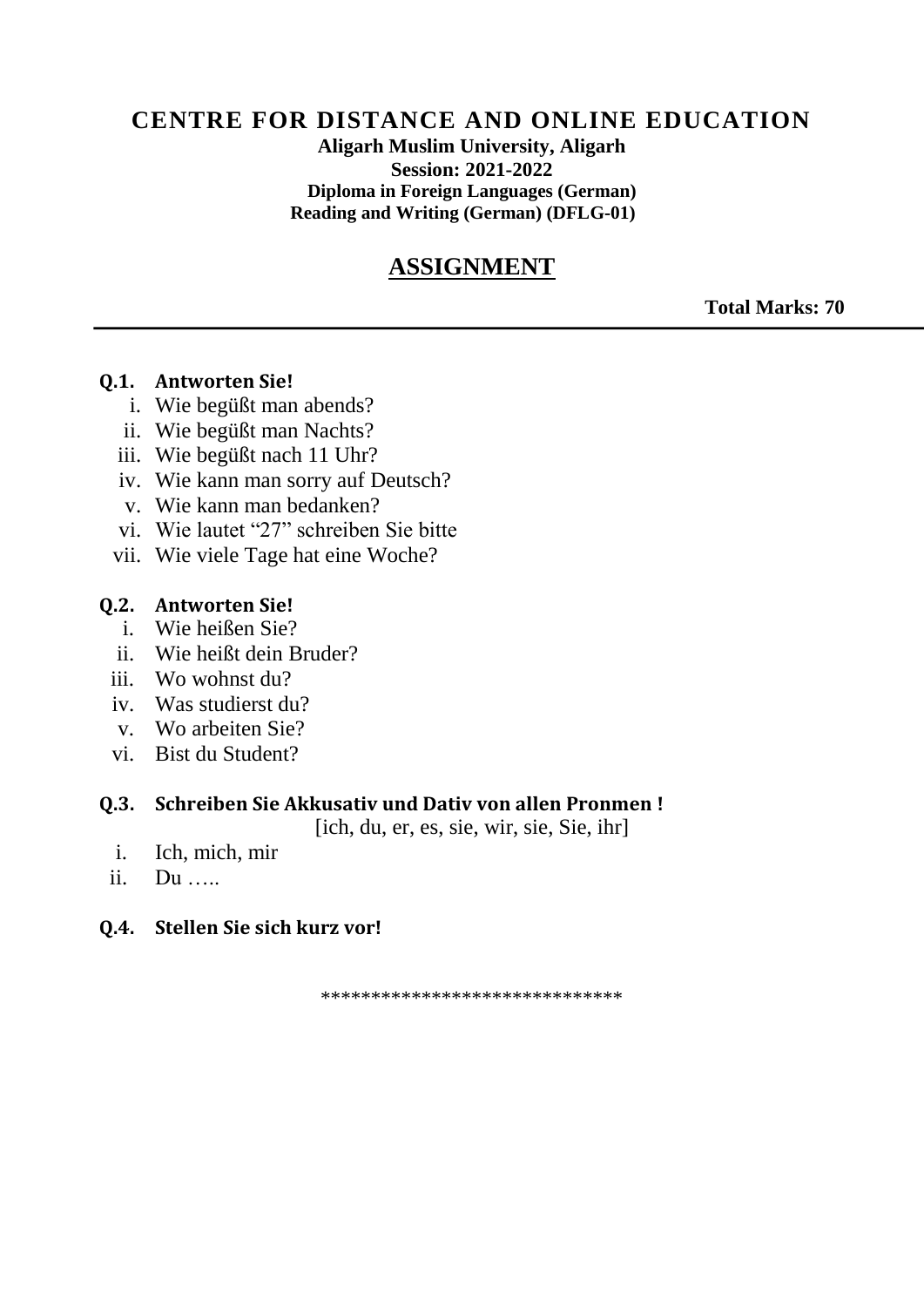# **CENTRE FOR DISTANCE AND ONLINE EDUCATION**

**Aligarh Muslim University, Aligarh Session: 2021-2022 Diploma in Foreign Languages (German) Listening and Speaking (German) (DFLG-02)**

# **ASSIGNMENT**

**Total Marks: 70**

#### **Q.1. Übersetzen Sie ins Englische!**

- i. Guten Morgen
- ii. Gunten Abend
- iii. Gute Nacht
- iv. Entschuldigen Sie
- v. Vielen Dank
- vi. Bis Morgen
- vii. Auf wiedersehn

### **Q.2. Übersetzen Sie ins Deutsch**

- i. Where are you from?
- ii. Where do you live?
- iii. Are you a doctor?
- iv. Where do you study?
- v. What is your father?
- vi. Where are you going?

#### **Q.3. Konjugieren Sie!**

[ich, du, er, es, sie, wir, sie, Sie, ihr]

i. Ich bin Student

### **Q.4. Stellen Sie sich kurz vor!**

\*\*\*\*\*\*\*\*\*\*\*\*\*\*\*\*\*\*\*\*\*\*\*\*\*\*\*\*\*\*